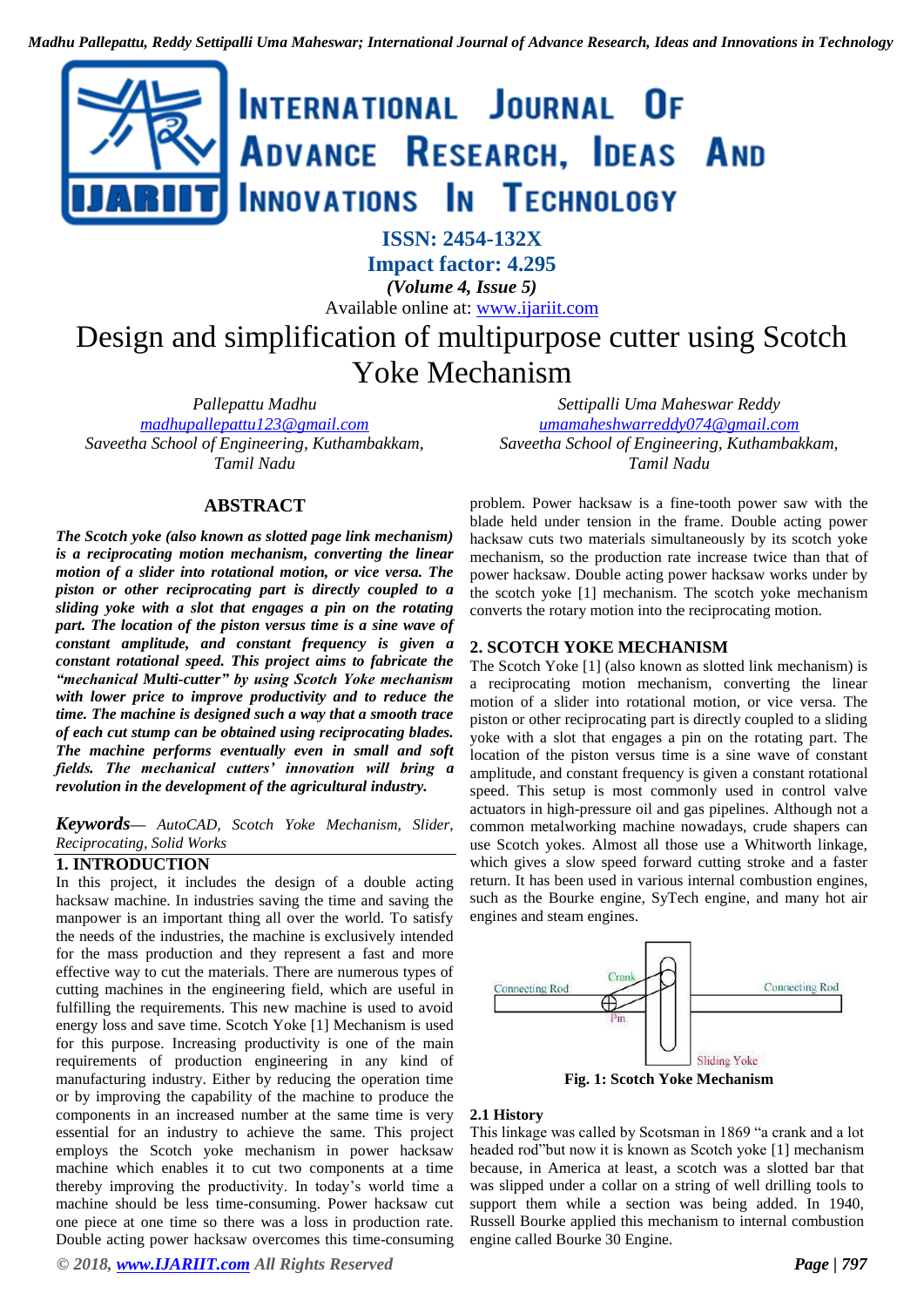# *Madhu Pallepattu, Reddy Settipalli Uma Maheswar; International Journal of Advance Research, Ideas and Innovations in Technology*

### **3. SOLIDWORKS OVERVIEW**

SolidWorks [4] main idea is used to create drawing directly in 3D or solid form. From this solid user can assemble it directly on their workstation checking clashes and functionality of it. Creating drawing is pretty easy just drag and drop the solid to drawing block. SolidWorks [4] is published by [Dassault](https://en.wikipedia.org/wiki/Dassault_Syst%C3%A8mes)  [Systèmes. Those o](https://en.wikipedia.org/wiki/Dassault_Syst%C3%A8mes)f us having served any amount of time as a 3D CAD designer, the name SolidWorks is a name well known. Even though software packages with more complex functionality exist, SolidWorks is an industry favorite. It has a user base larger than any other 3D CAD package, almost as large as [AutoCAD \(](http://www.computeraideddesignguide.com/what-is-autocad-used-for/)which is primarily 2D drafting and drawing). This is because of SolidWorks [4] intuitive interface, logical and smart innovations in the user experience and clean whilst thorough function set. It is literally a favorite in the sports, fashion as well as the automobile industry with small to large scale projects employing the package just the same. Apart from specific industries that utilize SolidWorks [4] for its resilience as well as functionality, it is common in the hobbyist community of AutoCAD. SolidWorks [4] is a mature software package but does not offer the complexities that you may find in AutoCAD. Although both packages virtually target a different domain, people who have worked with AutoCAD for over a decade will not have complete knowledge of the package's vast scope. SolidWorks [4], however, offer intuitive options and eases the learning curve of 3D design and modeling as well as keeping the overall experience consistent over a longer duration of use.



#### **3.1 Basics of SolidWorks**

The menu bar contains nearly all the SolidWorks [4] commands. Menus and menu items are available depending on the active document type. Many commands are also available in:

- 3.1.1. Command Manager
- 3.1.2. Toolbars (by default it is hidden)
- 3.1.3. Manipulating the display using the Mouse
- 3.1.4. Sketcher
- 3.1.5. Part -Features

The Command Manager is a context-sensitive toolbar that dynamically updates based on the toolbar you want to access. By default, it has toolbars embedded in it based on the document type. When you click a tab below the Command Manager, it updates to show that toolbar. For example, if you click the Sketches tab, the Sketch toolbar appears. To toggle the descriptions and size of the buttons, right-click in the Command Manager and select or clear Use Large Buttons with Text.

# **4. DESIGN**

## **4.1 List of parts**

- Disc
- Frame
- Yoke
- $\bullet$  Rod
- Normal blade
- Hacksaw blade

**4.1.1. Disc:** A flat, thin circular object and part resembling a disc in shape **or** appearance. It is a rotating part, which rotates itself. It is made of iron having a pin at the center.

**4.1.2. Frame:** It is a supporting part, and which is act as the base of the whole device.

**4.1.3. Yoke and Rod:** A [wooden bar t](https://dictionary.cambridge.org/dictionary/english/wooden)hat is [fastened o](https://dictionary.cambridge.org/dictionary/english/fasten)ver the [necks o](https://dictionary.cambridge.org/dictionary/english/neck)f two animals, especially [cattle,](https://dictionary.cambridge.org/dictionary/english/cattle) and [connected t](https://dictionary.cambridge.org/dictionary/english/connected)o the [vehicle o](https://dictionary.cambridge.org/dictionary/english/vehicle)r [load t](https://dictionary.cambridge.org/dictionary/english/load)hat they are pulling. A thin straight bar, especially of wood or metal.

**4.1.4. Normal Blade and Hacksaw blade:** The flat cutting edge of a knife, saw, or other tool or weapon. Which is used for cutting?

Fine-tooth saw with a blade under tension in a frame that is used for cutting hard materials (such as metal).

### **5. DESIGNING OF PARTS**



**Fig. 3: Design of the whole project**